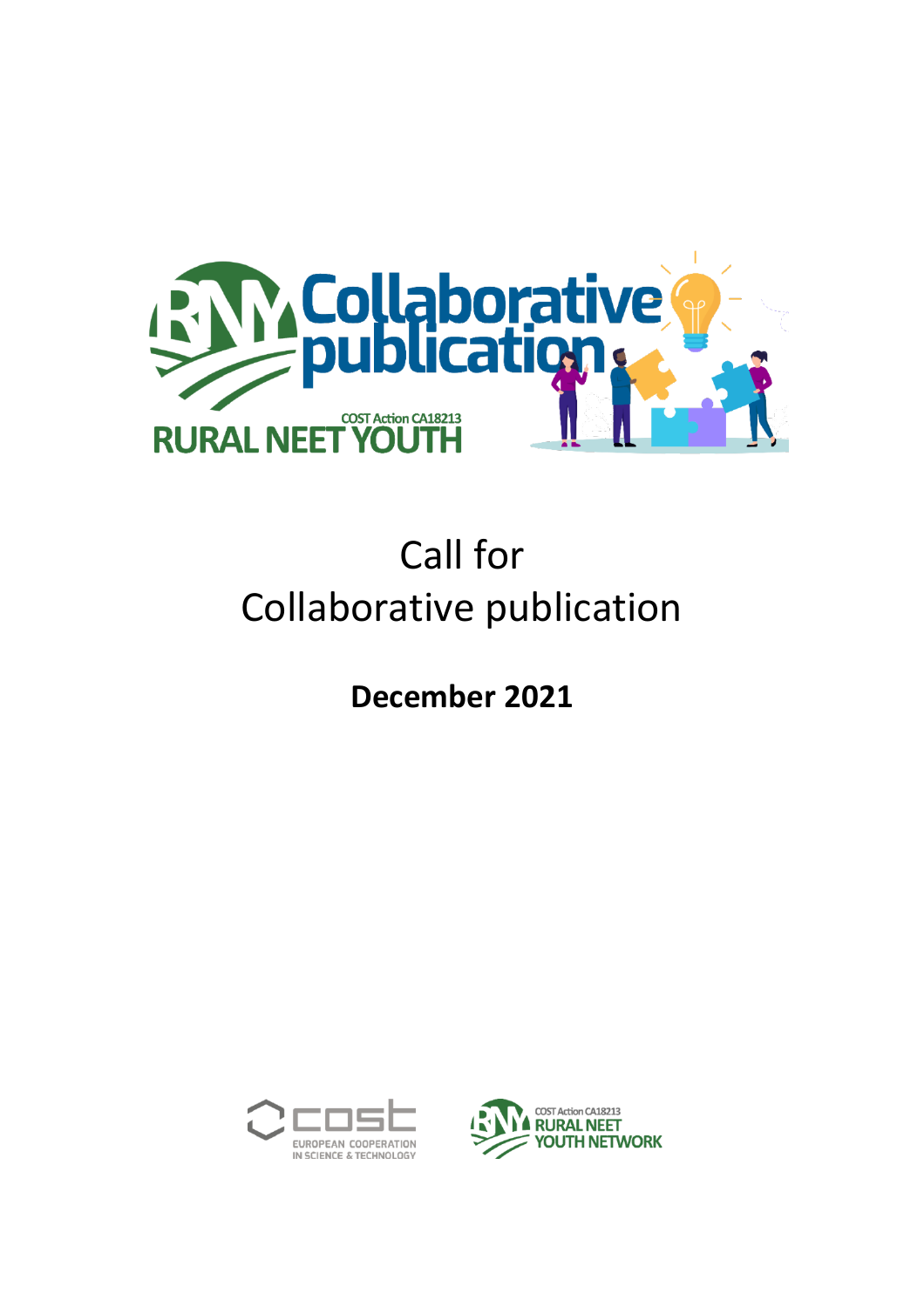

## **COST Action CA 18213 Rural NEET Youth Network: Modelling the risks underlying rural NEETs social exclusion**

### **Call for collaborative publication**

As part of the second grant period of COST Action 18213 – Rural NEET Youth Network (RNYN), a call is open for supporting Action members in advancing their publication collaborative efforts. For reasons associated with effective spending during the grant period only peer-reviewed articles are admissible under this call. For that reason, priority is given to submitted papers, but papers still to be submitted are admissible.

For papers still to be submitted, journals with a fast-track peer-review process are recommended, to make sure the publication is out before the **31st of October 2022** (end of the third grant period).

The maximum awarded funding per paper is 3.000 euros.

The call includes two types of support:

- 1. Open-access licenses;
- 2. Publication fees.

When submitting their proposal, the authors may request support for more than one type of support (for instance, they may request funds for publication fees and open-access licenses).

*Important note: in order to be funded, the publication must comply with COST rules for funding publications, meaning that the work must be authored by authors from at least three different COTS FULL/Cooperating countires and Partner Member countreis (or 2 COST FULL/ Cooperating countires and Partner Member countreis and 1 Near Neighbour Country (NNC). Also, the publication would be admissible for this call if the work be authored by authors from 2 COST FULL/Cooprating countires and Partner Member countreis if resulting from the STSM funded by the Action.*

*Journals must also be according to COST publication ranks rules (at least Q3 in Scimago). Please check COST publications regulations under COST Vademecum, Section 11.3 and 11.4 Scientific Publications:<https://www.cost.eu/uploads/2021/04/Vademecum-28-April-2021.pdf> For more information about COST countries, plesase check the following link: <https://www.cost.eu/about/members/>*

*Meanwhile, COST have changed some rules, so information has been drawn from here: [https://www.cost.eu/uploads/2021/10/COST-094-21-Annotated-Rules-for-COST-Actions-Level-](https://www.cost.eu/uploads/2021/10/COST-094-21-Annotated-Rules-for-COST-Actions-Level-C-2021-11-01-1.pdf)[C-2021-11-01-1.pdf](https://www.cost.eu/uploads/2021/10/COST-094-21-Annotated-Rules-for-COST-Actions-Level-C-2021-11-01-1.pdf)*

*You are strongly reccomended to consult it for more detailed information.*

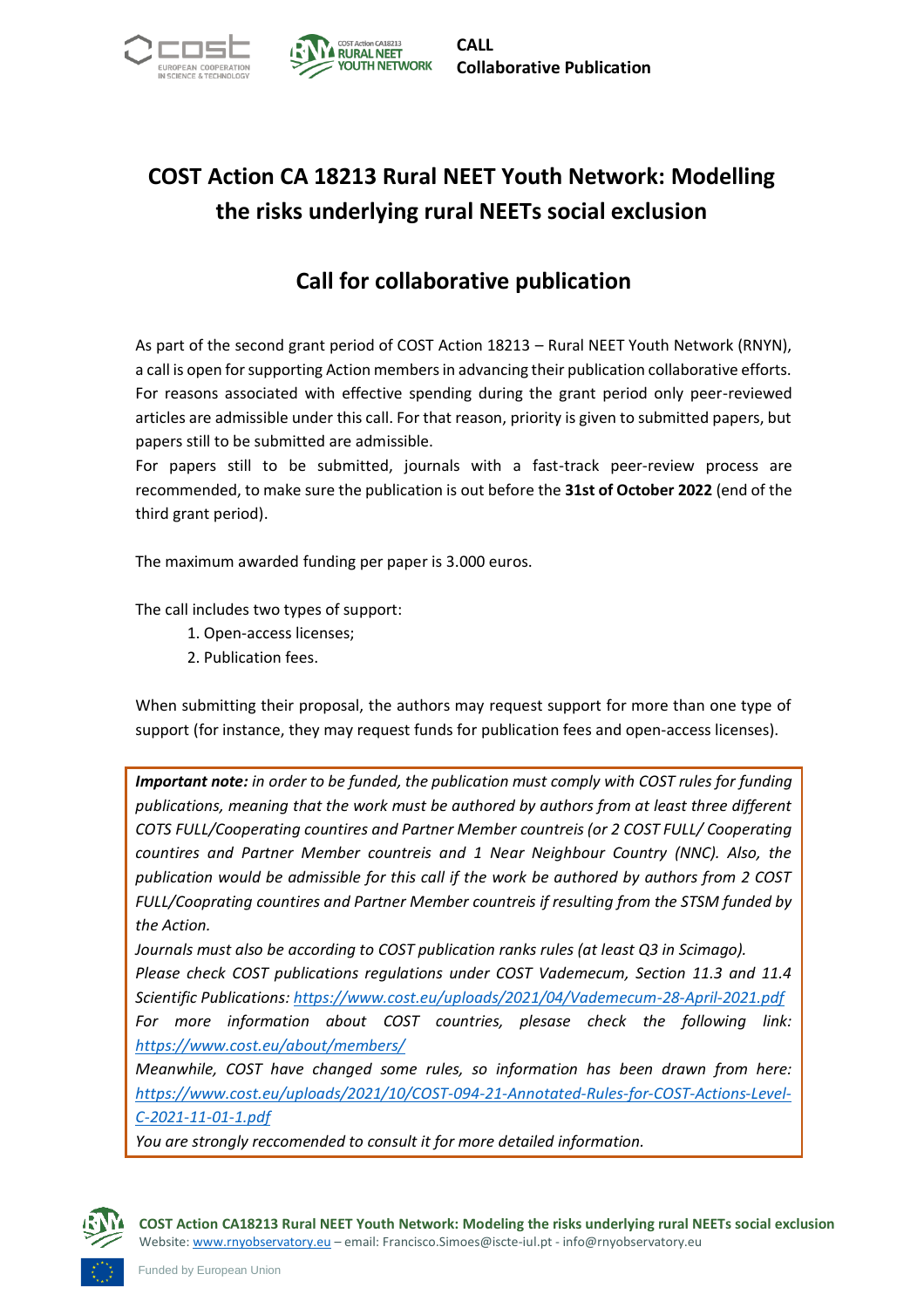



#### **Deadline**

The proposals must be submitted no later than the 15th of July 2022.

#### **Evaluation procedure**

The submitted works will be assessed by a jury of 3 members of the Action who will not be involved in the authorship of any submitted paper. The jury will be composed of the following three Action members:

- Member 1 (Coordinator): Antonella Rocca (ITA)
- Member 2: Frida Jonsson (SWE)
- Member 3: Vicent Querol (SPA)

#### **Assessment Criteria**

The Action will focus on high-quality standards and the dissemination potential of each work, based on the following criteria:

#### **Scientific relevance criteria (up to 75 points)**

- 1. The article is going to be submitted to a relevant international outlet according to Scimago (35 points in case it is ranked as Q1 and 25 points in case it is ranked as a Q2, 15 if it is ranked Q3);
- 2. The article results from the collaborative activities in the WGs and constitutes one of the Action's deliverables (15 points);
- 3. The article focuses on one of the following relevant themes for the Action: NEETs conceptualization and typologies; mobility and rural youth; formal education in rural areas; informal education in rural areas; informal support in rural areas; youth (un)employment in rural areas; rural development/agriculture and youth employment (15 points):
- 4. The article is already submitted and is under review (10 points).

#### **Additional criteria (up to 25 points)**

1. The list of authors includes at least one author affiliated with an institution based on an ITC country (+ 15 points in case of two or more authors are from an ITC country; + 7.5 points in case of one author is from an ITC country);

2. The list of authors includes an Early Career Investigator (PhD completed 8 years ago or less) or a Ph Students (+ 10 points for two or more ECI/PhD students as authors; + 5 points for one ECI/ PhD student as author).

#### *The proposal must reach at least 50 points to be accepted for publication.*